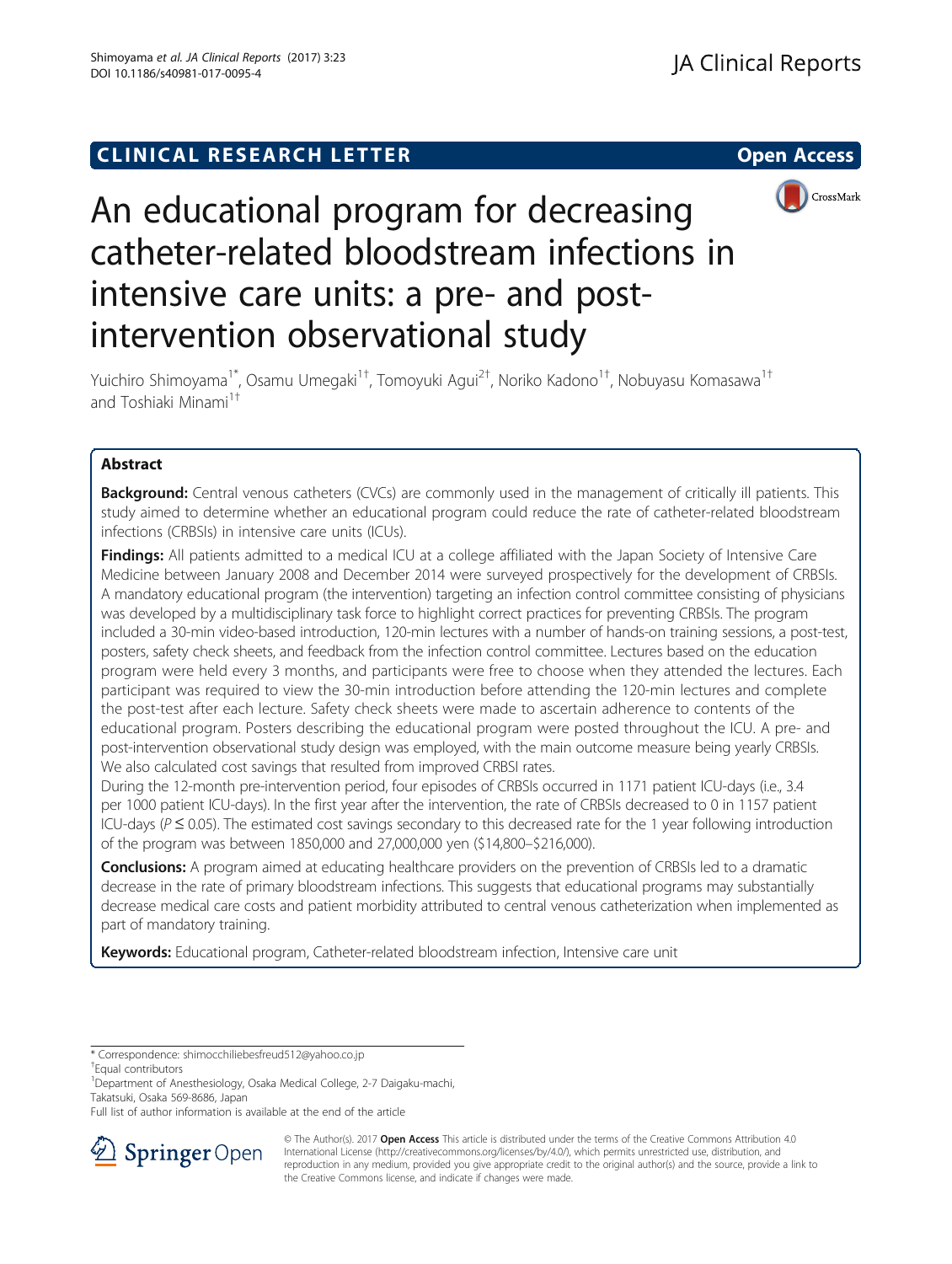# Findings

# Background

Central venous catheters (CVCs) are commonly used in the management of critically ill patients. In the USA, 15 million CVC days (i.e., the total number of days of exposure to CVCs among all patients in a selected population during a selected time period) occur in intensive care units (ICUs) each year [\[1\]](#page-5-0). According to data regularly reported by the National Nosocomial Infection Surveillance (NNIS) system in the United States, more than 85% of primary bacteremias are catheter-related [[2](#page-5-0)–[4\]](#page-5-0). Catheter-related bloodstream infections (CRBSIs) cause considerable morbidity and mortality, and lead to high healthcare costs. Mortality attributable to CRBSIs has been estimated to be as high as 35%, and length of hospital stay is consistently increased among infected patients in published reports [[5, 6\]](#page-5-0). Each year in the USA, CVCs cause an estimated 80,000 CRBSIs and, as a result, up to 28,000 deaths among patients in ICUs. These infections are associated with up to \$2.3 billion in annual costs [[7](#page-5-0)].

To improve patient outcomes and reduce healthcare costs, there is considerable interest in reducing the incidence of these infections. Although there is no consensus on the optimal approach to achieve this, several recent studies indicate that educating healthcare providers on evidence-based approaches to prevent these infections can decrease infection rates [\[8](#page-5-0)–[11\]](#page-5-0). The Centers for Disease Control and Prevention (CDC) recommends healthcare provider education as an important element of programs aimed at preventing hospital-acquired infections [\[12](#page-5-0)].

Against this backdrop, we carried out a clinical investigation to determine whether an educational program could reduce the rate of CRBSIs in the ICU of a teaching hospital. This study aimed to evaluate the effects of the program for up to 48 months after its implementation.

## Methods

# Study location and patients

This study was judged to not require registration by the institutional review board of Osaka Medical College (Osaka Japan) due to the use of unlinked anonymous data. This study was conducted in a medical ICU at a college affiliated with the Japan Society of Intensive Care Medicine. The medical ICU (8 beds) is an open unit with a multidisciplinary team providing patient care under the direction of attending physicians who are board certified in critical care medicine. Nurse staffing is maintained at a ratio of two patients per nurse. From January 2008, all patients admitted to the medical ICU were surveyed for the occurrence of CRBSIs. Intravascular catheters (e.g., CVCs, dialysis catheters, pulmonary artery catheters) used in the hospital were standard catheters without antimicrobial or antiseptic coatings. Arterial catheters were not surveyed in this study. The use of ultrasound/Doppler is recommended during insertions, except in emergent cases. Mostly residents (3–6 years of experience) and fellows (7–12 years of experience) insert CVCs at our hospital, and are required to use maximal sterile barrier precautions, including the use of a cap, mask, sterile gown, sterile gloves, and a sterile full body drape, when inserting CVCs. The primary study hypothesis was that the rate of CRBSIs would be reduced during the first year after implementation of the educational program (intervention) as compared with baseline. The secondary hypothesis was that the observed decrease in infection rate between 0 and 12 months after implementation of the program would be sustained over the subsequent observation period.

#### Study design and data collection

A pre- and post-intervention observational study design was employed with the main outcome measure being yearly CRBSIs. The educational program was developed in 2010 by an infection control committee comprising a physician, surgeon, anesthesiologist, intensivist, and nurses. The 2009 calendar year served as the baseline period for the incidence of CRBSIs. Throughout the study, data on the number of CRBSIs, as well as the following parameters, were recorded prospectively and on a daily basis: occurrence of primary bacteremia, number of patient ICU-days prior to the onset of bacteremia, and the species of microorganism associated with bloodstream infection. To coincide with the implementation period of the study intervention, daily data were aggregated into 1-year periods. The yearly rate of infection was calculated as the number of infections per 1000 patient-ICU days for each 1-year period. Yearly rates were assigned to one of six categories based on when the study intervention was implemented: at baseline, during the implementation period, or during one of four 1-year intervals up to four years after implementation. Data on who inserted the central catheters, average duration of catheter use, and number of lines in individual patients were not collected.

# **Definitions**

A central catheter is defined herein as a catheter that ends at or near the heart or in a great vessel near the heart, and includes peripherally-inserted central catheters. CRBSIs were classified as primary or secondary based on CDC NNIS definitions [\[13\]](#page-5-0). Primary bloodstream infection (bacteremia) was defined using either of the following two criteria: (1) isolation of a recognized pathogen from blood culture (Staphylococcus aureus, Enterococcus species, Candida species) unrelated to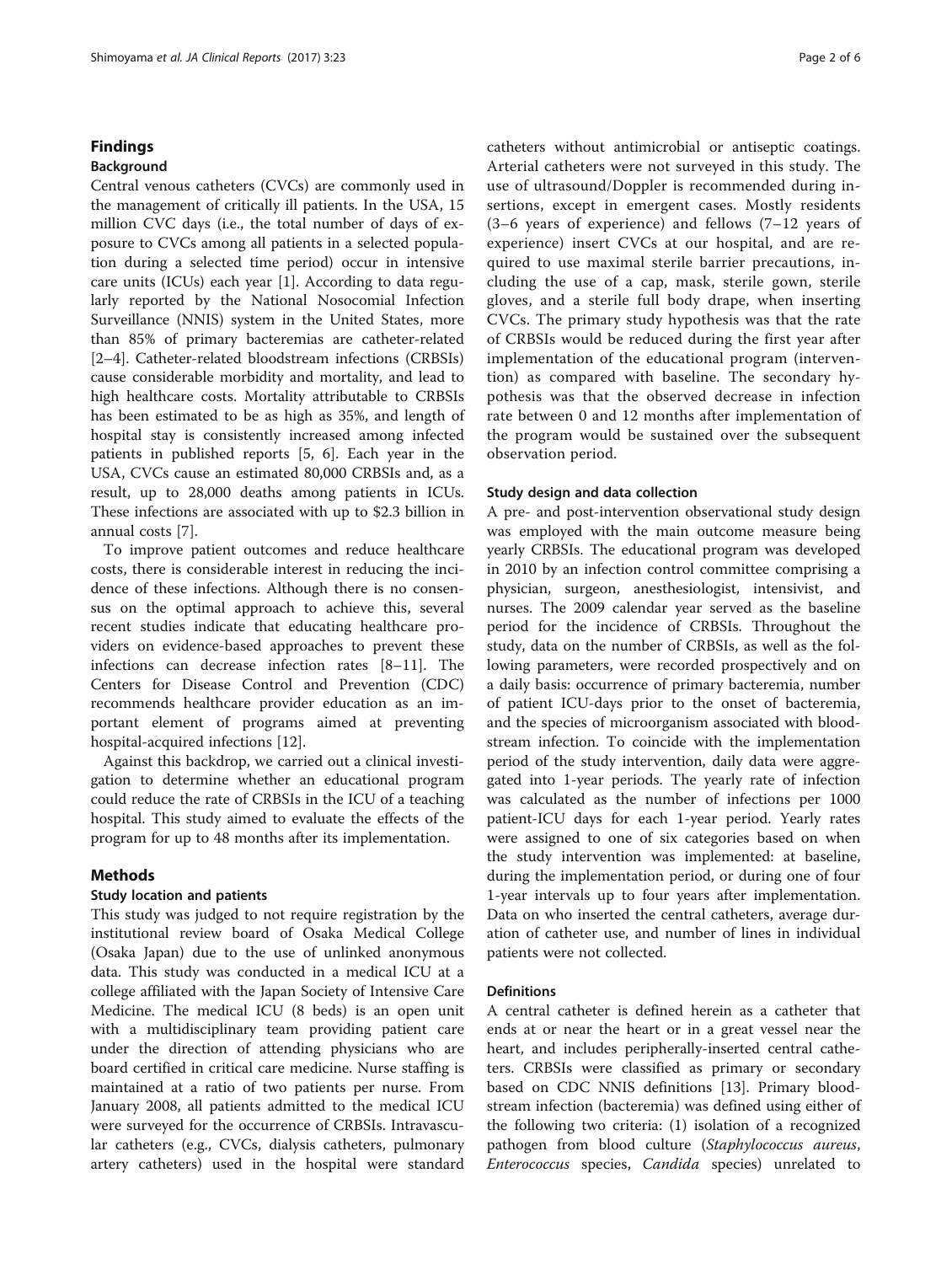infection at another site, and (2) fever of ≥38.0 °C, chills, or hypotension, and either of the following: common skin contaminant (e.g., Bacillus species, Propionibacterium species, coagulase-negative *staphylococci*, or *micrococci*) isolated from two blood cultures drawn on separate occasions within 24 h that are unrelated to infection at another site, or a common skin contaminant isolated from a blood culture of a patient with an intravascular device and the physician institutes appropriate antimicrobial therapy. CRBSI was defined as primary bacteremia in the presence of a CVC. Secondary bacteremia was defined as a bloodstream infection that develops as a result of a documented infection with the same microorganism at another body site.

# Intervention/educational program

Newly hired physicians (interns, residents, fellows, attending physicians) were required to complete the educational program, which covered indications for intravascular catheter use, proper procedures for the insertion and maintenance of intravascular catheters, and appropriate infection control measures to prevent intravascular catheter-related infections. The program was implemented from April 2010 and consisted of a 30-min video introduction, 120-min lectures with a number of hands-on training sessions (not required for fellows and attending physicians given their experience), a post-test (not required for attending physicians given their experience), posters, safety check sheets, and feedback from the infection control committee. Lectures based on the education program were held every 3 months, and participants were free to choose when they attended the lectures. Contents of the safety check sheets were entered through each patient's computer terminal located directly outside the patient's room after inserting the CVC to improve clinician-to-medical safety committee communication within the hospital. This process allowed for monitoring adherence to the program's contents. The 120-min lectures and post-test were held every three months and based on CDC guidelines. The post-test was held after the 120-min lectures to reinforce the topic and group discussion of hands-on training. A score of 85% correct was required for the post-test. If this score was not achieved, the post-test was repeated until a passing score was achieved. Topics covered in the 120-min lectures and post-test included the epidemiology of CRBSIs, aseptic technique, use of maximal barrier precautions during central vein catheter insertion, preference for the jugular vein as a central vein insertion site, routine central vein catheter site care, proper technique for obtaining blood cultures, and guidelines for changing IV tubing and administration sets. The program was revised and recently updated in 2013 (Table 1). However, the updates were minor and the contents had not substantially changed

# Table 1 Hospital guidelines for the prevention of catheterassociated bloodstream infection

- 1. Use a subclavian site, rather than a jugular or a femoral site, in adult patients to minimize infection risk for nontunneled CVC placement.
- 2. Avoid using the femoral vein for central venous access in adult patients.
- 3. Use a CVC with the minimum number of ports or lumens essential for the management of the patient.
- 4. Promptly remove any intravascular catheter that is no longer essential.
- 5. Perform hand hygiene procedures, either by washing hands with conventional soap and water or with alcohol-based hand rubs (ABHR). Hand hygiene should be performed before and after palpating catheter insertion sites as well as before and after inserting, replacing, accessing, repairing, or dressing an intravascular catheter.
- 6. Maintain aseptic technique for the insertion and care of intravascular catheters.
- 7. Use maximal sterile barrier precautions, including the use of a cap, mask, sterile gown, sterile gloves, and a sterile full body drape, for the insertion of CVCs, PICCs, or guidewire exchange.
- 8. Prepare clean skin with a >0.5% chlorhexidine preparation with alcohol before central venous catheter insertion and during dressing changes.
- 9. Use either sterile gauze or sterile, transparent, semipermeable dressing to cover the catheter site.
- 10. Use a sterile sleeve for all pulmonary artery catheters.
- 11. Do not administer systemic antimicrobial prophylaxis routinely before insertion or during use of an intravascular catheter to prevent catheter colonization or CRBSI.
- 12. Do not routinely replace CVCs, PICCs, hemodialysis catheters, or pulmonary artery catheters to prevent catheter-related infections.

Abbreviation: CVC central venous catheter, PICC peripherally inserted central catheter, CRBSI catheter-related bloodstream infection

since 2010. Furthermore, item 1: "Use a subclavian site, rather than a jugular or a femoral site" is the general rule of our hospital. Limited to using in the operation room and ICU, it is stated clearly that a jugular site is the first choice by consideration of possibility of receiving positive pressure ventilation for patients. In addition to the educational program, a promotional campaign was launched beginning in April 2010 to augment the educational program. The campaign involved providing stickers on ID cards of staff members who completed the educational program, as well as posters describing the program which were displayed throughout the hospital.

# Blood culture technique

Blood samples were obtained from two peripheral sites by physicians. Before collecting the blood sample, the skin was disinfected with 70% isopropyl alcohol and followed by 2% iodine tincture. When only one peripheral site was available and the patient had a central vein catheter in place, the second blood culture sample was obtained from the CVC [[14\]](#page-5-0). Blood samples from CVCs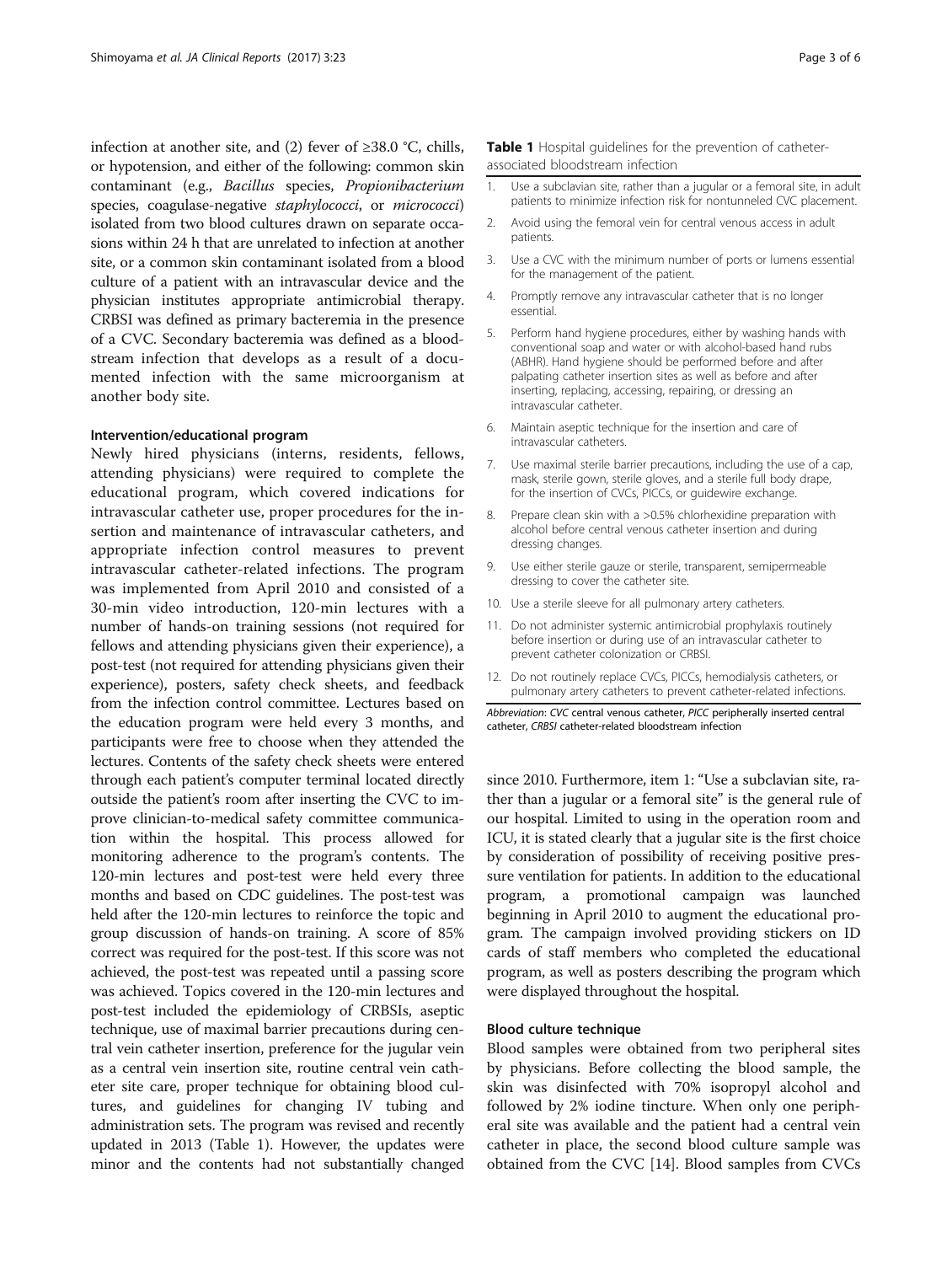were obtained from needleless caps that were disinfected with 70% isopropyl alcohol, allowed to dry, and wiped with a povidone-iodine pad for 30 s. Excess povidoneiodine was wiped off with sterile gauze prior to obtaining the sample. Three milliliters of blood were aspirated and discarded from both the CVC and peripheral venipuncture. A new syringe was used to aspirate an additional 20 mL of blood. A blood volume of 10 mL was injected into each of the two blood culture bottles. Injection of ≤5 mL of blood into a blood culture bottle was prevented in order to avoid false-negative results [[15](#page-5-0)]. Attending physicians at the medical ICU and infection control staff at the hospital adjudicated contaminated cultures before submitting data.

# Cost analysis

Numerous studies have attempted to quantify the costs associated with CRBSIs. The lowest of the published estimates comes from Arnow et al. [\[16\]](#page-5-0), who estimated the cost to be \$3700 per infection using 1991 dollars, upon examining CVCs, arterial lines, and peripheral IV catheters in both floor and ICU patients. In more recent analyses, estimated costs associated with CRBSIs vary, ranging from \$11,971 to \$54,000 per episode of infection [[17, 18\]](#page-5-0). We calculated cost savings based on these previous studies in order to determine the impact of improved CRBSI rates resulting from the education program.

## Statistical analysis

Statistical analysis was performed using SPSS 17.0 for Windows (SPSS Inc., Chicago, IL, USA). Fisher's exact test was used to compare categorical variables. The incidence rate of CRBSIs per 1000 patient ICU-days was calculated, and the risk difference of CRBSIs in the postvs pre-intervention period was determined. All reported P values are two-sided.  $P \le 0.05$  was considered statistically significant.

# Results

During the 12-month pre-intervention period (calendar year 2009), a total of four episodes of CRBSI occurred during a total of 1171 patient ICU-days. This amounts to an infection rate of 3.4 per 1000 patient ICU-days. During the post-intervention period (calendar year 2011), no episodes of CRBSI were recorded for a total of 1157 patient ICU-days. The rate of CRBSIs decreased from 3.4 infections per 1000 patient ICU-days at baseline to 0 at 0–12 months after implementation of the program  $(P \le 0.05)$ . The difference in CRBSI rates between the preand post-intervention periods was 3.4 per 1000 catheter ICU-days. However, the markedly reduced rates of CRBSI were not sustained for up to 36 months of follow-up (Table [2](#page-4-0)).

## Cost analysis

Assuming a continued infection rate of 3.4 per 1000 patient ICU-days (pre-intervention rate), four infections would have been expected to occur for the 1157 patient ICU-days in the 12 months after the intervention. When the reduced number of CRBSI occurrences (total of four) resulting from the educational program was calculated, the savings associated with improvements ranged from ¥1,850,000 to ¥27,000,000 (\$14,800–\$216,000) annually using the yen-dollar exchange rate in 2015.

# **Discussion**

This study demonstrated that an educational program for physicians working at Osaka Medical College was able to significantly reduce the incidence of CRBSIs. These results suggest that behavioral changes may have played a crucial role in the success of the program. Simulation-based learning was recently found to be more effective than video training alone in improving resident skills [[19](#page-5-0)]. In the context of the present study, simulation-based learning substantially reduced the CRBSI rate relative to the control group. Overall, our findings suggest that an education-based intervention aimed at optimizing CVC care could be successfully implemented in a teaching hospital and have significant public health consequences. Importantly, the intervention can be implemented without the need for expensive technology or additional ICU staffing.

Our results are consistent with those of published studies reporting significant reductions in the occurrence of hospital-associated infections with the implementation of education-based interventions. For instance, previous studies have reported 66, 58.5, and 27% reductions in the incidence of CRBSIs as a result of implementing education-based programs [\[8](#page-5-0), [20](#page-5-0), [21](#page-5-0)]. Education-based programs have previously reduced ventilator-associated pneumonia (57.6% decrease in infections in five ICUs) [[10](#page-5-0)]. Use of the same educational program in a pediatric hospital and a community hospital had similar results [[11](#page-5-0)]. In one study, an educational program was associated with a 53.6% reduction in patient colonization of vancomycin-resistant enterococci [\[22](#page-5-0)]. These results and published studies support the following recommendations of the CDC: "Educate healthcare personnel regarding the indications for intravascular catheter use, proper procedures for the insertion and maintenance of intravascular catheters, and appropriate infection control measures to prevent intravascular catheter-related infections" (Category IA of the Guidelines for the Prevention of Intravascular Catheter-related Infections, 2011 [[23\]](#page-5-0)).

Within a year after implementation, the rate of CRBSIs was reduced to 0. However, this significant reduction was not sustained over a longer period (i.e., throughout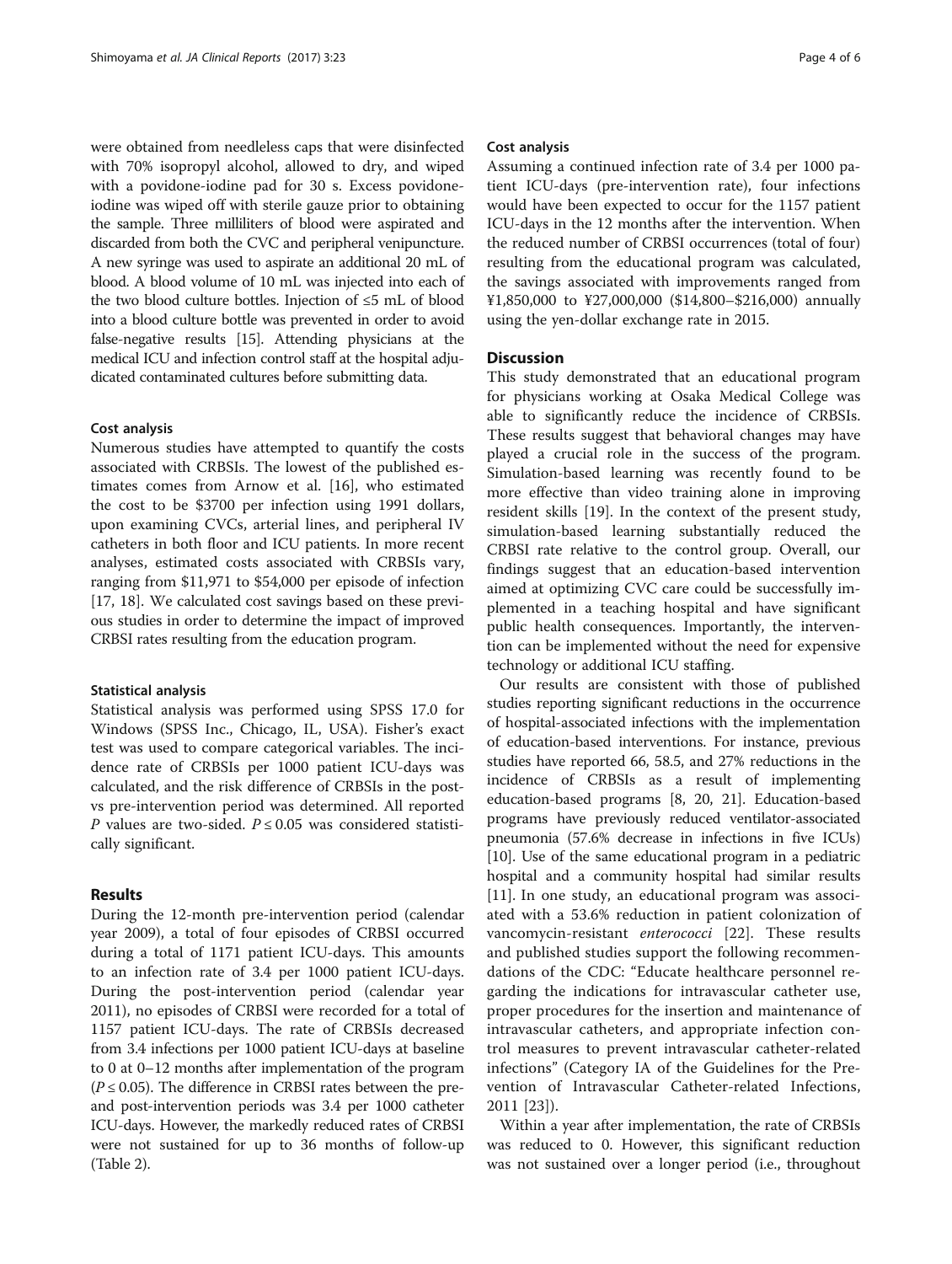<span id="page-4-0"></span>

| Table 2 Baseline data |  |
|-----------------------|--|
|-----------------------|--|

| Study period (year)         | N   | No. of infections | Patient ICU-days | No. of infections per 1000<br>patient ICU-days | Incidence-rate ratio     | $P$ value |  |  |
|-----------------------------|-----|-------------------|------------------|------------------------------------------------|--------------------------|-----------|--|--|
| Baseline (2009)             | 176 | 4                 | 1171             | 3.4                                            |                          |           |  |  |
| Begin implementation (2010) | 172 | $\Omega$          | 1189             | $\mathbf{0}$                                   | $\sim$                   |           |  |  |
| After implementation        |     |                   |                  |                                                |                          |           |  |  |
| year (2011)                 | 195 | $0^*$             | 1157             | $\mathbf{0}$                                   | $\overline{\phantom{a}}$ | 0.0497    |  |  |
| 2 years (2012)              | 191 |                   | 1722             | 0.58                                           | 0.11                     | 0.1985    |  |  |
| 3 years (2013)              | 171 |                   | 1438             | 0.7                                            | 0.14                     | 0.3716    |  |  |
| 4 years (2014)              | 207 |                   | 1598             | 0.68                                           | 0.13                     | 0.1845    |  |  |

 $\overline{P}$  value < 0.05 was considered statistically significant

Abbreviation; ICU intensive care unit

3 years of follow-up; Table 2). This result suggests that beneficial effects of the intervention may not persist for long periods. What can we do to maintain the beneficial effects over a longer period? An important common element underlying the success of the program was the wide exposure of the program to hospital staff who directly care for patients consecutively. The effects of these educational programs may be even more pronounced in the longer-term if these hospital staff are involved in designing the specific measures taught in the program. In the context of this study, the educational program targeted the infection control committee, which consisted of physicians. This should be purposefully done in order to impact healthcare providers most closely involved in performing the interventions described in the program.

CRBSI rates greater than 1 or 2 per 1000 patient ICUdays are no longer acceptable in current medical settings [[24\]](#page-5-0). The consistent impact of educational programs on the reduction of CRBSIs suggests that their implementation should be routine in hospital environments where patients are at risk of being infected. Efforts to increase compliance with the established protocols should be discussed and updated on a regular basis, and continuous surveillance of CVC infection rates with feedback to staff should be implemented. We suggest that educational programs be renewed/updated in intervals of several years and making participation in the programs mandatory for all new employees.

Despite our positive outcomes, there are a number of limitations worth noting. First, the study was conducted in an ICU of a single hospital, so the results may not be broadly generalizable. Second, we did not collect data based on the positions of hospital staff (e.g., interns, residents, fellows, attending physicians) who inserted the central catheters, or the varying experiences of attending physicians versus interns, for example, regarding CVC insertion. This raises the possibility that differences in behavior/experience other than the implementation of the educational program may have accounted for these results. Third, we did not record the duration of central

venous catheterization or the number of lines in individual patients. An unrecognized reduction in the duration of catheterization or the number of lines could have influenced our results. Fourth, our study design does not allow us to determine which aspects of the intervention accounted for the reduction in the rate of CRBSIs. Another potential limitation is that we did not evaluate outcomes other than bloodstream infection. As a result, we cannot determine whether the intervention influenced antibiotic utilization, length of hospital stay, mortality, or antibiotic resistance patterns.

Despite these limitations, our results indicate that implementation of the educational program directly or indirectly reduced the rate of CRBSIs. Thus, we were able to achieve the original aim of the study, despite the limitations discussed above and inability to identify the specific aspects of the intervention accounting for the reduction.

# Conclusions

Here, we demonstrated that a relatively simple educational program can reduce CRBSIs in a hospital setting. The observed reduction in rate from 3.4 per 1000 patient-ICU days to 0 per 1,000 patient-ICU days was associated with an estimated cost savings of between ¥1,850,000 and ¥27,000,000 annually within the first year after implementing the program. However, rates did not remain significantly reduced throughout the remaining three years of follow-up. Although the program needs further refinement, our findings suggest that the implementation of education-based infection control programs is important for the optimal functioning of medical ICUs.

#### Abbreviations

CDC: The Centers for Disease Control and Prevention; CRBSI: Catheter-related bloodstream infection; CVC: Central venous catheter; ICU: Intensive care units; NNIS: National Nosocomial Infection Surveillance

# Acknowledgements

None.